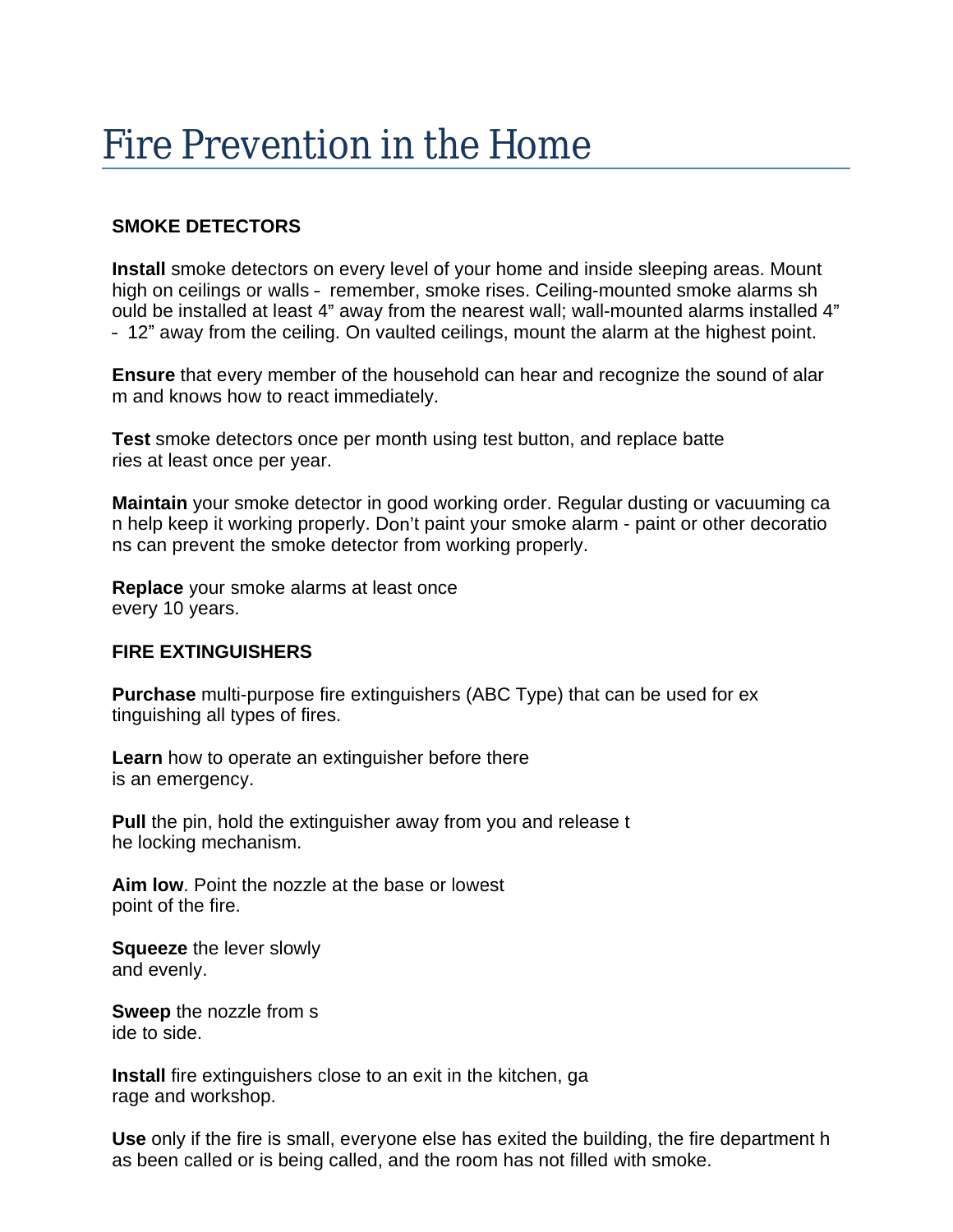## **PLAN YOUR ESCAPE**

**Teach** your family members to sleep with their bedroom doors closed. A closed door wil l hold smoke and heat out and give you precious seconds to escape.

**Plan** your escape routes. Always plan at least two ways out of every room. If one way is blocked by fire (door), use alternative route (window).

**Practice.** Hold family meetings to practice escape drills. Instruct family to stay low in s moke, where the air is better. Teach them how to check doors with the back of their ha nds; if the door is hot don't open it, if cool open the door slowly and look before proc eeding. Instruct members never to re-enter the house after they have escaped for any reason. All family members should agree on a meeting place outside of the home, and proceed there immediately after exiting the home.

#### **KITCHEN SAFETY**

**Never** leave food cooking on a stove top unattended. Food cooking in oven should be checked often.

**Never** store combustibles on or in close proximity to cooking areas. (i.e. potholders, to wels, rags drapes, food packages, etc.)

**Never** overload kitchen electrical outlets, and don't use appliances with fr ayed or damaged chords.

**Always** turn pot handles inward so they can't be bumped and c hildren can't grab them.

**Always** have a fire extinguisher in the kitchen should fire occur.

**Always** wear short, close fitting or tightly rolled sleeves when cooking. Loose fitting clot hing can dangle onto stove burners and catch fire.

**Fire in pot/grease fire.** Don't throw water or household items onto grease fire – spla shing grease may increase fire size. Turn off burner on stove, and cover pot with lid.

**Fire in oven.** Don't open oven door – flames will flow out open door burning you, and possible spreading fire. Turn off heat and call fire department.

**Fire in microwave**. Don't open door. Unplug the microwave and call the fire department.

**Clean** exhaust hood and duct over the stove regularly. Clean grease spills on surf aces after they have cooled.

### **ELECTRICAL SAFETY**

**Extension cords**. It is better not to use extension cords. If you must use them, ensure they are the proper size for the appliance or machinery, that they are not frayed or d